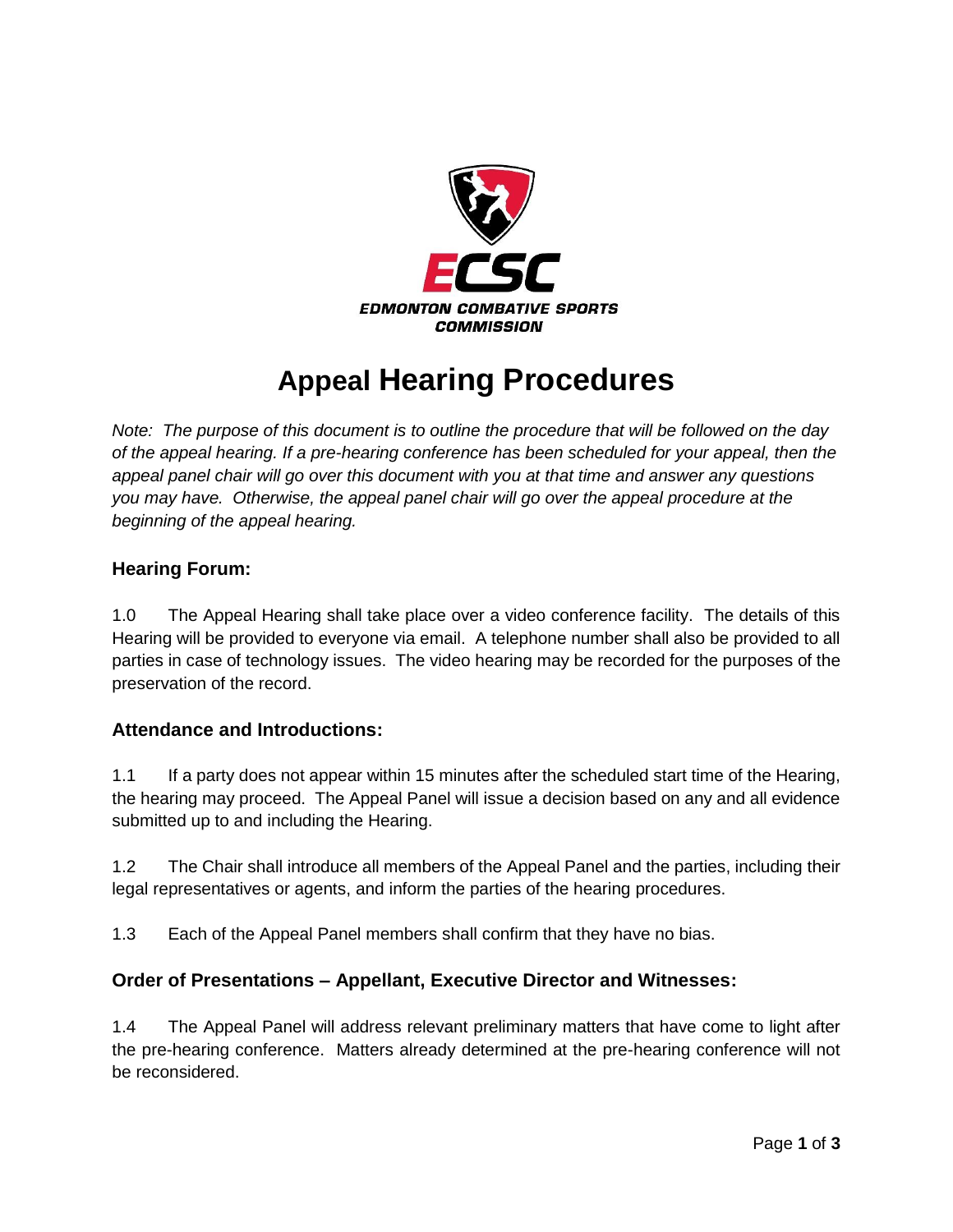- 1.5 The Appeal shall proceed in the following order with the following time limits:
	- The Appellant presents evidence and argument to support their Appeal. The Appellant has 30 minutes to present any evidence and argument relating to its case;
	- The Appeal Panel may ask questions of the Appellant after the Appellant has completed the presentation;
	- The Executive Director presents their evidence. The Executive Director may have 30 minutes to present any evidence relating to its case;
	- The Appeal Panel may ask questions of the Executive Director after the Executive Director have completed the presentation;
	- $\circ$  The Appellant has 15 minutes to provide a rebuttal to the evidence as well as any argument it wishes to make to sum up its position;
	- The Executive Director has 15 minutes to make any argument it wishes to sum up its position;
	- The Appellant has 5 minutes to respond to the argument of the City Representative; and
	- The Appeal Panel may then ask any final questions about the evidence or argument of either party.

1.6 The Appeal Panel may also hear from any other witness called to testify by either party. The Appeal Panel may determine that the testimony of a witness shall form part of the time provided to each party or a witness may be given additional time to speak.

1.7 Cross-examination of the other party or the witnesses by either the Executive Director or the Appellant is not permitted.

1.8 In the event that either party wishes additional time to make their presentation, they can request the Appeal Panel to provide additional time. The Appeal Panel shall provide a reasonable addition to the time when a party has additional evidence or argument that could not have been presented in the allotted time. In making this decision, the Appeal Panel may take into account whether a party was prepared for the hearing, has presented relevant evidence in an efficient manner, and whether a party is repeating themselves.

## **Conduct of the Parties, Questions and Breaks:**

1.9 The parties must treat each other respectfully. Disorderly conduct or abusive or otherwise inappropriate language or behaviours will not be permitted.

1.10 If a party has any questions or objections during the hearing, they should be directed to the Appeal Panel rather than to the other party.

1.11 The Appeal Panel may determine that a break or adjournment is necessary and may meet in private at any time to discuss the appeal or to consider a question, objection or request raised during the hearing.